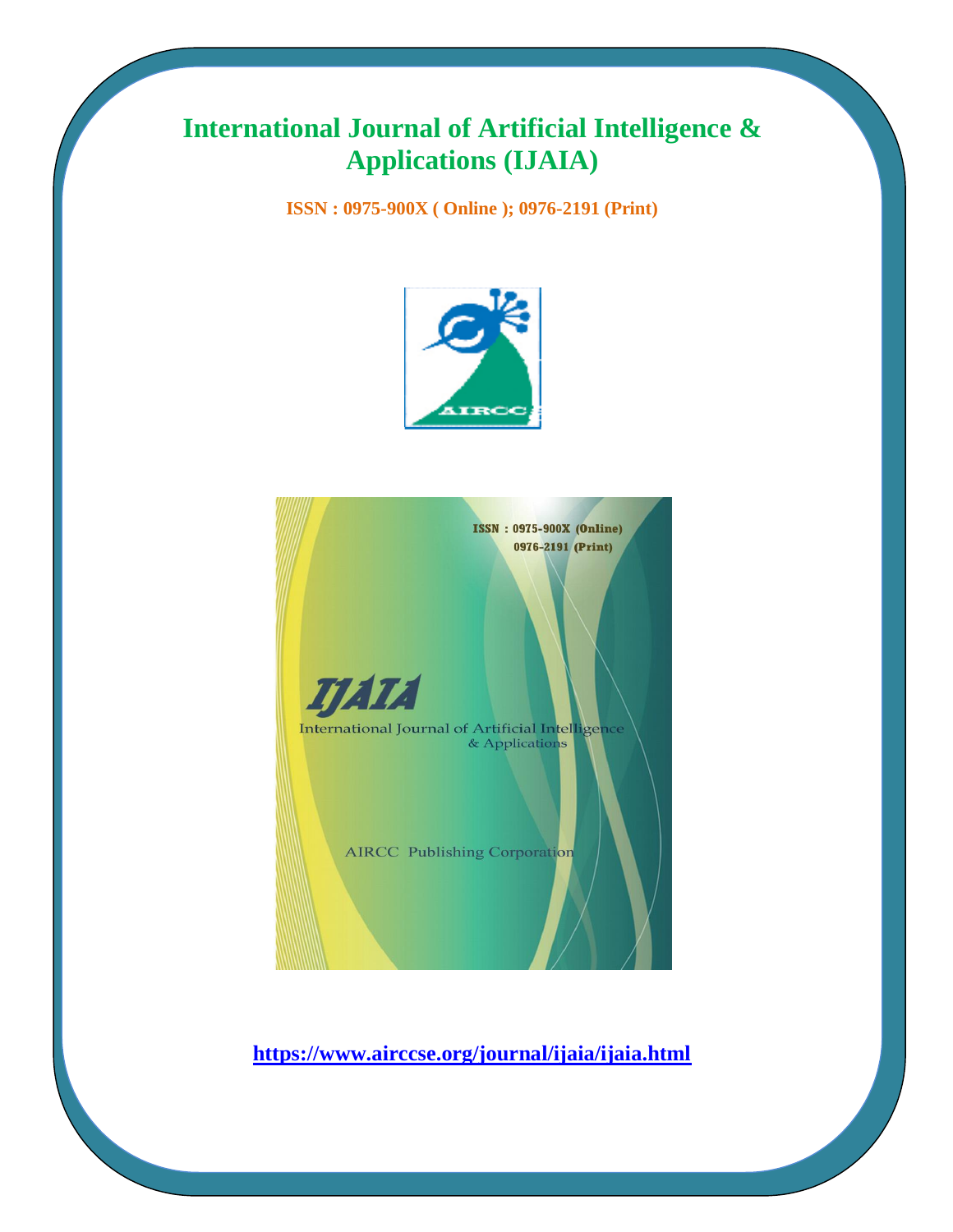# **SCOPE OF THE JOURNAL**

The International journal of Artificial Intelligence & Applications (IJAIA) is a bi monthly open access peer-reviewed journal that publishes articles which contribute new results in all areas of the Artificial Intelligence & Applications (IJAIA). It is an international journal intended for professionals and researchers in all fields of AI for researchers, programmers, and software and hardware manufacturers. The journal also aims to publish new attempts in the form of special issues on emerging areas in Artificial Intelligence and applications.

Authors are solicited to contribute to the journal by submitting articles that illustrate research results, projects, surveying works and industrial experiences that describe significant advances in the areas of Artificial Intelligence & applications.

### **Topics of interest include, but are not limited to, the following**

- AI Algorithms
- Artificial Intelligence tools & Applications
- Automatic Control
- Bioinformatics
- Natural Language Processing
- CAD Design & Testing
- Computer Vision and Speech Understanding
- Data Mining and Machine Learning Tools
- Fuzzy Logic
- Heuristic and AI Planning Strategies and Tools
- Computational Theories of Learning
- Hybrid Intelligent Systems
- Information Retrieval
- Intelligent System Architectures
- Knowledge Representation
- Knowledge-based Systems
- Mechatronics
- Multimedia & Cognitive Informatics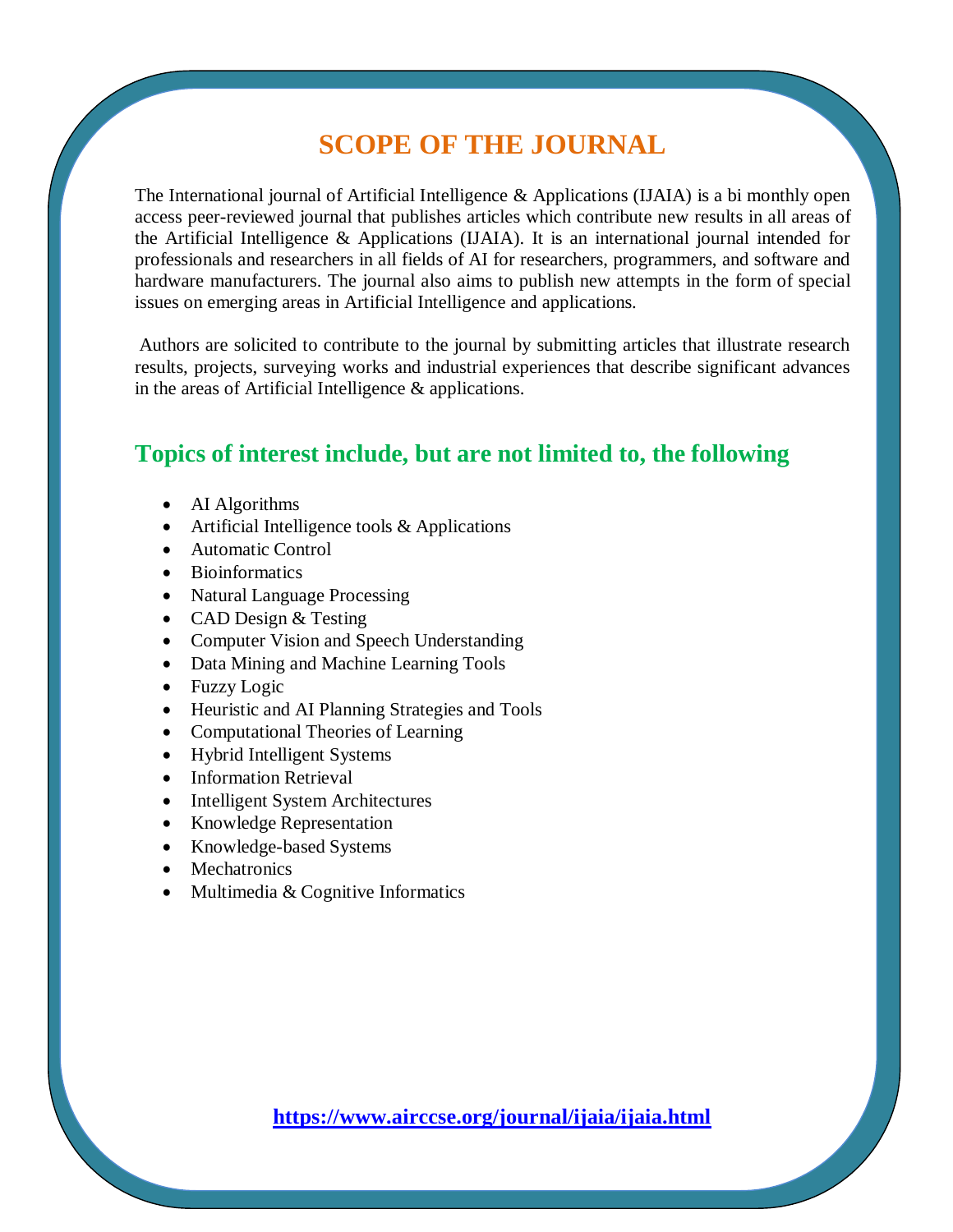- Neural Networks
- Parallel Processing
- Pattern Recognition
- Pervasive computing and ambient intelligence
- Programming Languages
- Reasoning and Evolution
- Recent Trends and Developments
- Robotics
- Semantic Web Techniques and Technologies
- Soft computing theory and applications
- Software & Hardware Architectures
- Web Intelligence Applications & Search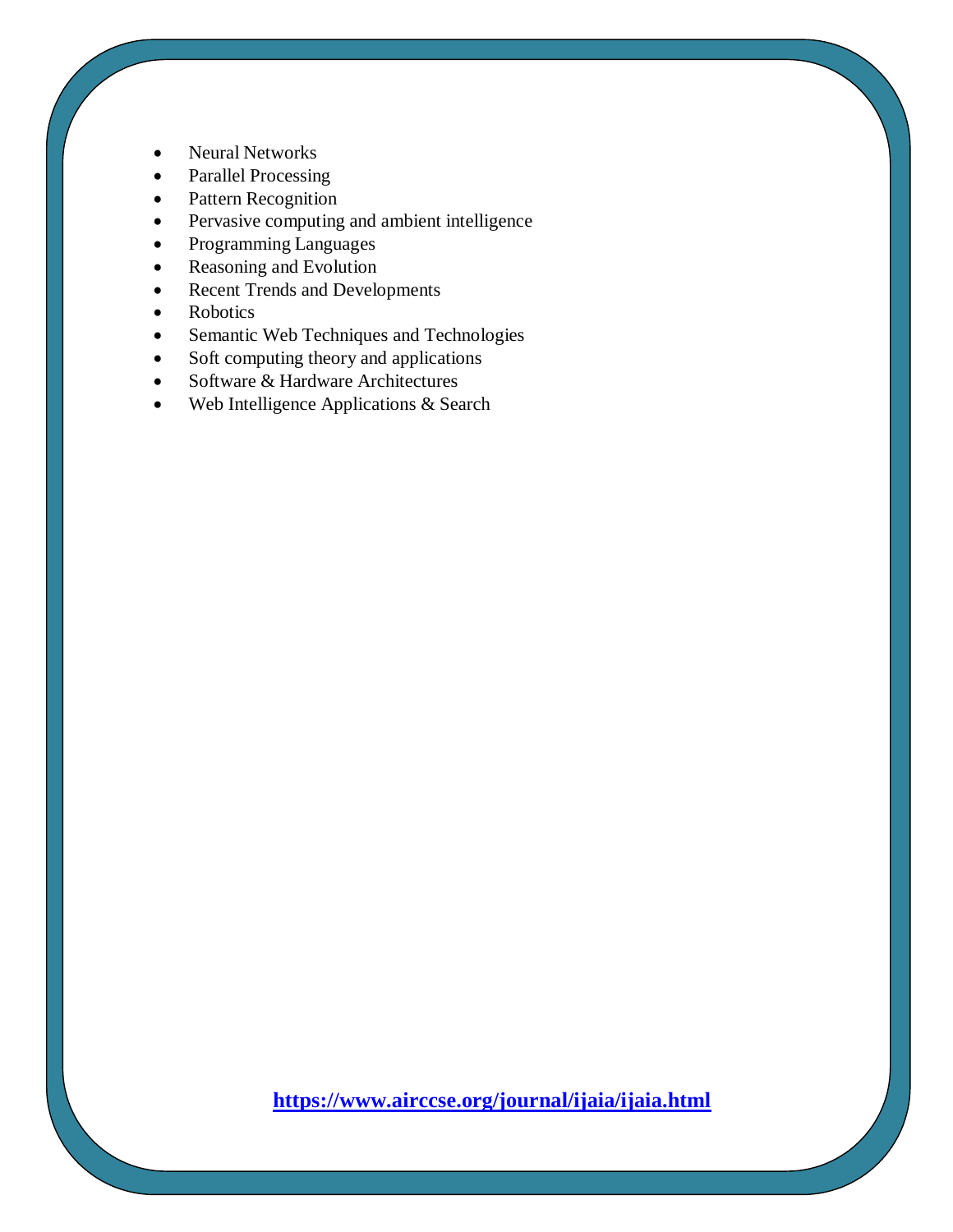### **Members of the Editorial Board**

### **Editor In Chief :**

David B. Bracewell, General Electric Global Research, Niskayuna, USA

#### **Associate Editors:**

Alessandro Massaro, LUM University, Italy Dilana Hazer-Rau, University of Ulm, Germany Venkata N Inukollu, Purdue University, USA

### **Editorial Board :**

Abdelkarim Mars, LIDILEM, French Abdelmonaime Lachkar, SMBA University Fez, Morocco Abhay Saxena, Dev Sanskriti University, India Abilash, Birla Technical Training Institute, India Ahmad A. Al-Hajji, Qassim University, Saudi Arabia Ahmet Cinar, Firat University, Turkey Alejandro Regalado Mendez, Universidad del Mar, Mexico Alhawarat, Salman Bin Abdulaziz University, Saudi Arabia Ammar A. Aldair, University of Basrah, Iraq Anthony Imianvan, University of Benin, Nigeria Ayush Singhal, Contata Solutions,USA Baghdad Atmani, University of Oran, Algeria Bala Modi, Gombe State University, Nigeria Daniel Dacuma Dasig, Jose Rizal University, Philippines Elmer Rolando Llanos Villarreal, Universidade Federal Rural do Semi-arido, Brazil Ettefagh, University of Tabriz, Iran Fadiya Samson Oluwaseun, Girne American University, Turkey Fatih Korkmaz, Çankiri Karatekin University, Turkey Fernando Zacarias, University of Puebla, Mexico Francisco Macia Perez, University of Alicante, Spain Gammoudi Mohamed Mohsen, University of Manouba, Tunisia Gaurav Ojha, Indian Institute of Information Technology and Management, India

Gissel Velarde, Germany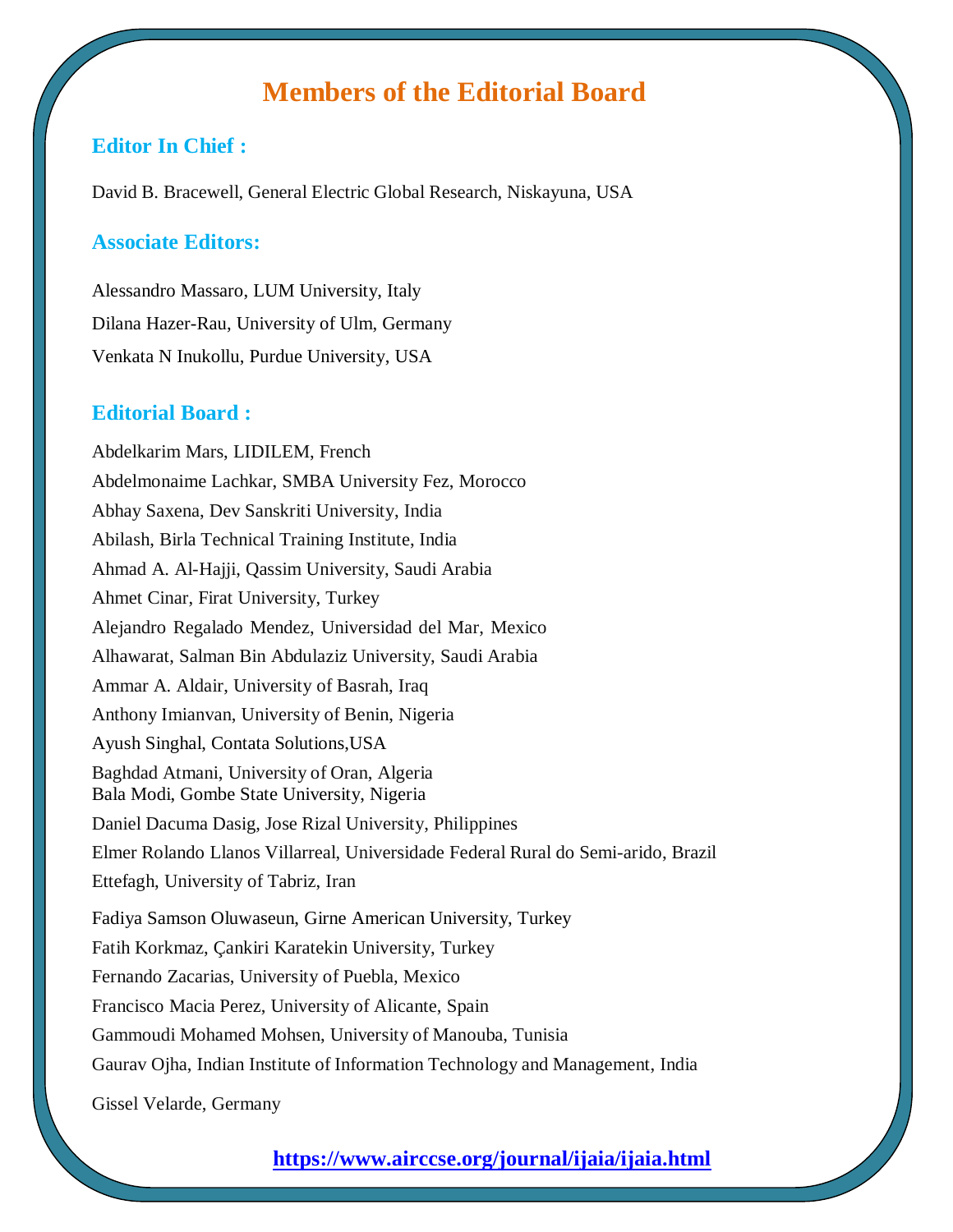Guilherme Gomes, Federal University of Itajub, Brazil Hao-En Chueh, Yuanpei University, Taiwan, Republic of China Hao Li, Intel, China Hatem Khater, Horus University, Egypt Hayati Mamur, Cankiri Karatekin University, Turkey Heba Elgazzar, Morehead State University, USA Henok Yared Agizew, Mettu University, Ethiopia H L Shashirekha, Mangalore University, India Huseyin Cakir, Gazi University, Turkey Idrissi A, Faculte des Sciences Rabat, Rabat Idris Ismaila, Federal University of Technology, Nigeria Ismaila Idris, Universiti Teknologi Malaysia, Johor Jayan V, Centre for Development of Advanced Computing, India Jiangbo Yuan, Vipshop (US) Inc, USA Jose A.R.Vargas, University of Brasilia, Brazil Jose Vicente Berna, University of Alicante, Spain Junmei Zhong, Marchex Inc, USA K. Susheel Kumar, Ideal Institute of Technology Ghaziabad, India Kunwar Singh Vaisla, BT Kumaon Institute of Technology, India Lakshmi Rajamani, Osmania University, India Luisa Maria Arvide Cambra, University of Almeria, Spain Lyu Huiqiang, Zhejiang University of Technology, China Majid Mahesha D.M, Karnataka State Open University, India Majid Abdollahzade, K.N.Toosi University of Technology, Iran Manal Abdullah, King Abdulaziz University, KSA Manish Mishra, Haramaya University, Ethiopia Massimo Esposito, Institute for High Performance Computing and Networking, Italy Messaoud Mezati, University of Ouargla, Algeria Michal Wozniak, Wroclaw University of Technology, Poland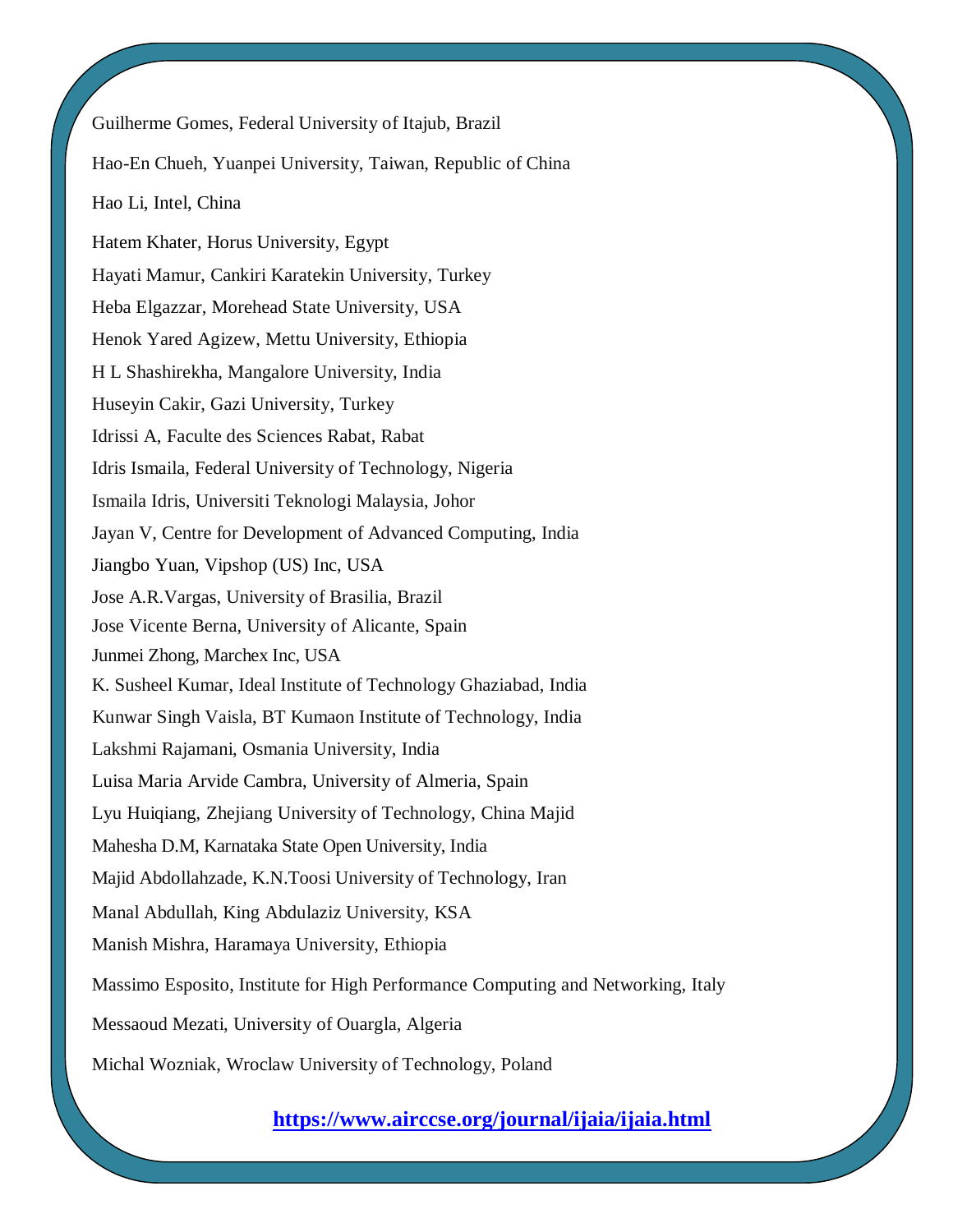Miglena Temelkova, Varna Free University, Bulgaria Mithun Balakrishna, Lymba Corporation, USA Mohammad Aizat Bin Basir, Universiti Malaysia Terengganu, Malaysia Mohamed Waleed Fakhr, University of Bahrain, Bahrain Mohammad Hadi Zahedi, Ferdowsi University of Mashhad, Iran Mohamed Hassan, American University of Sharjah, UAE Morteza Mohammadzaheri,Sultan Qaboos University, Sultanate of OMAN Mustafa Aydın, Middle East Technical University, Turkey Natheer Khleaf Gharaibeh, Taibah University, Saudi Arabia Naren J, SASTRA University, India Ognjen Kuljaca, Alcorn State University, USA Omer Deperlioglu, Afyon Kocatepe University, Turkey Omair Shafiq, Carleton University, Canada Paulo Vitor Campos Souza, UNA University Center in Betim and University Center UNI-BH, Brazil Pokkuluri Kiran Sree, Sri Vishnu Engineering College for Women, India Rajendra Akerkar, Technomathematics Research Foundation, India Rajeswari Chandrasekaran, Botho University, Botswana Ramgopal Kashyap, Sagar Group of Institutions, India Reza Ezzati, Islamic Azad University, Iran Rita Maria da Silva Julia, Federal University of Uberlandia-Brazil Sabu M K, M.E.S College, India Sachin Acharya, Indian Institute of Information Technology and Management, India Sadik Ulker, Girne American University, Cyprus Saeed Moadi, Iran University of Science and Technology, Iran Saeed Tavakoli, University of Sistan and Baluchestan, Iran Samir Samy S. Abu Naser, Al Azhar University, Palestine Sanjay K, Babasaheb Bhimrao Ambedkar University, India Seetha M, G.Narayanamma Institute of Technology and Science, India Sherif S. Rashad, Morehead State University, USA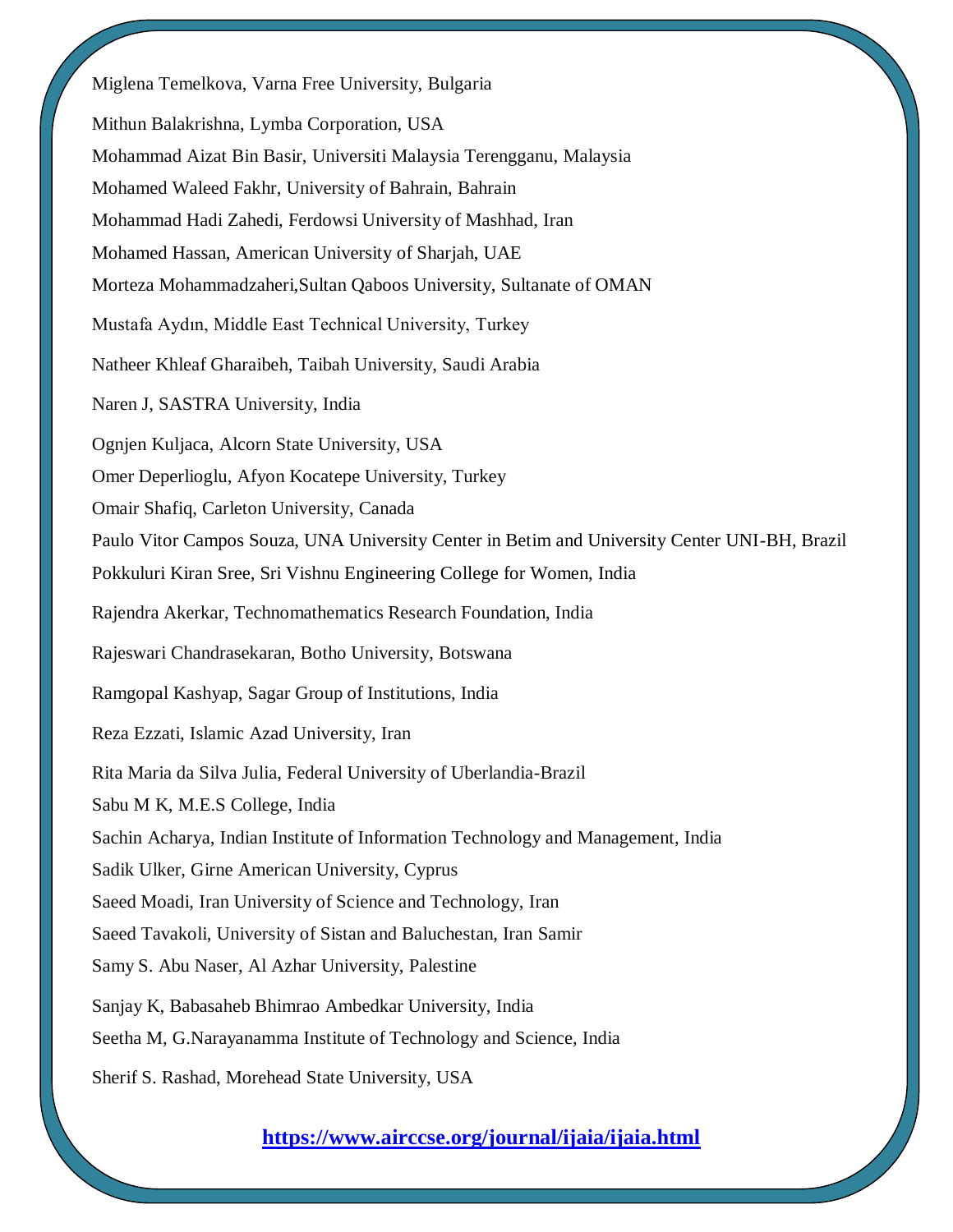Tad Gonsalves, Sophia University, Japan Tri Kurniawan Wijaya,Technische Universitat Dresden, Germany Umesh K K, S J College of Engineering, India Utku Kose, Usak University, Turkey Vahid Jalali, Samsung Research America, United States Venkata Duvvuri, Oracle Corp & Purdue University, USA Vicki Allan, Utah State University, USA Vignesh Sundaresh, RGM Advisors,UK Vijayaraghavan Varadharajan, Infosys Limited, India Vijay Bhaskar Semwal, Indian Institute of Information Technology-Allahabad, India Vishal Jain, Institute of Computer Applications and Management, India Weili Zhang, eBay Inc, USA Xue Li, The University of Queensland, Australia Xiaosong, Unitec Institute of Technology, Auckland, New Zealand Yew Kee Wong, Huang Huai University, China Yuhanis binti Yusof, Universiti Utara Malaysia, Malaysia Zaw Zaw Htike, International Islamic University, Malaysia Zheng Du, Amazon, USA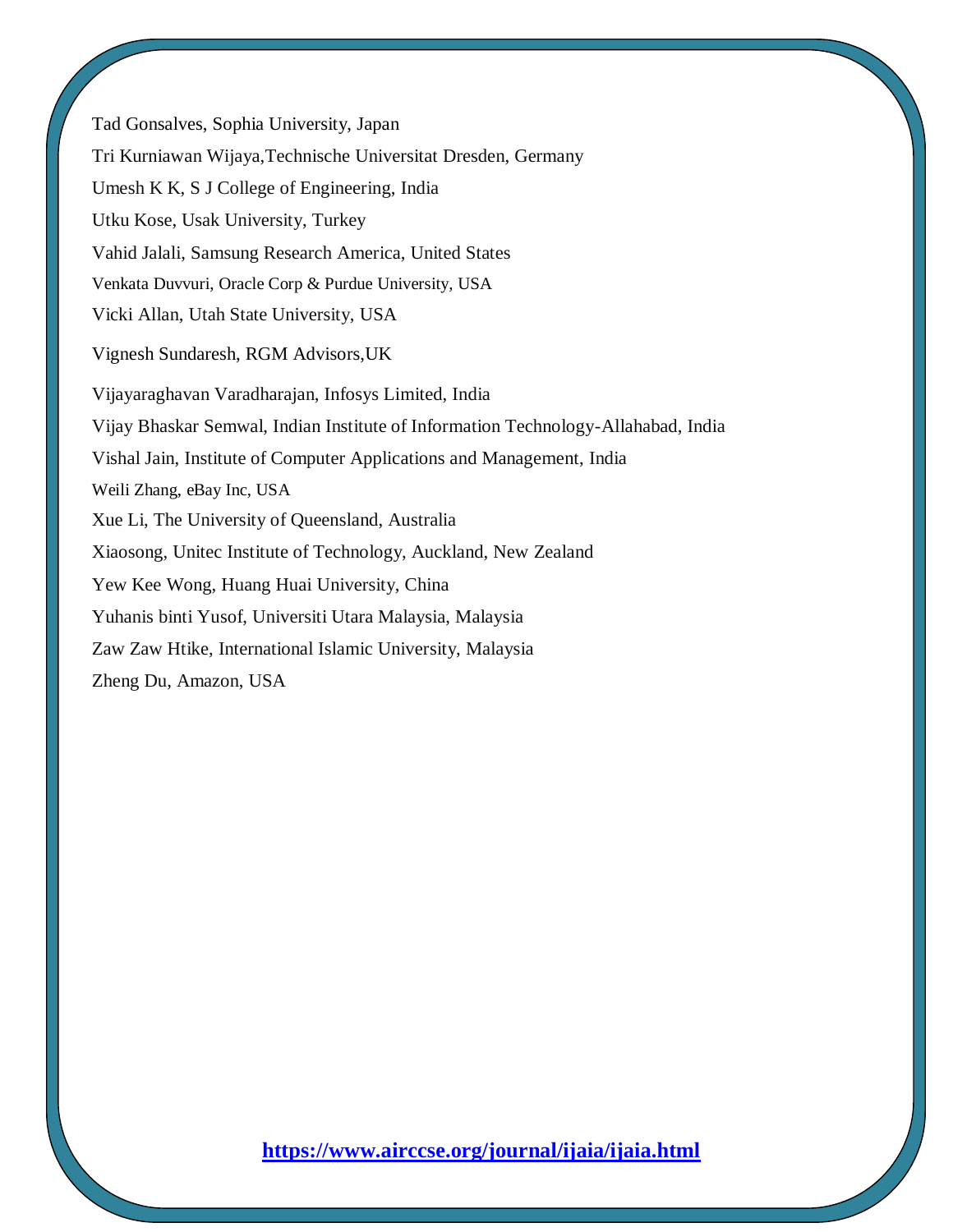## **Paper Submission & Manuscript preparation Guide**

### **Paper Submission**

Authors are invited to submit papers for this journal through Email **[ijaiajournal@airccse.org](mailto:ijaiajournal@airccse.org) or [ijaia@aircconline.com](mailto:ijaiajournal@yahoo.com)**. Submissions must be original and should not have been published previously or be under consideration for publication while being evaluated for this Journal. For paper format download the template inthis page

#### **Review Process**

Submissions are accepted for review with the understanding that the same work has been neither submitted to, nor published in, another publication. Simultaneous submission to other publications will result in immediate rejection of the paper. Papers are not within the journal scope will be rejected immediately after the pre review process.

All manuscripts will be subject to a well established, fair, unbiased peer review and refereeing procedure, and are considered on the basis of their significance, novelty and usefulness to the Journals readership. The reviewing structure will always ensure the anonymity of the referees  $\&$  it will be reviewed by 3 experts in the field. The review output will be one of the following decisions:

- 1. Accept
- 2. Accept with minor changes
- 3. weak Accept with major changes
- 4. Reject

The review process may take approximately two ~three months to be completed. The Editor reserves the right to reject a paper if it does not meet the aims and scope of the journal, it is not revised well.

### **Copy Right Form**

After submitting final manuscript, you can get copy right form from AIRCC secretary

#### **Special Issue Proposal**

IJAIA invite proposals for special issues on topics that fall within the scope of this journal. Please email your proposal to **[secretary@airccse.org](mailto:secretary@airccse.org) [.](mailto:secretary@airccse.org)**

### **Contact Us**

**Here's where you can reach us : [ijaiajournal@airccse.org](mailto:ijaiajournal@airccse.org) or [ijaia@aircconline.com](mailto:ijaia@aircconline.com) or [ijaiajournal@yahoo.com](mailto:ijaiajournal@yahoo.com)**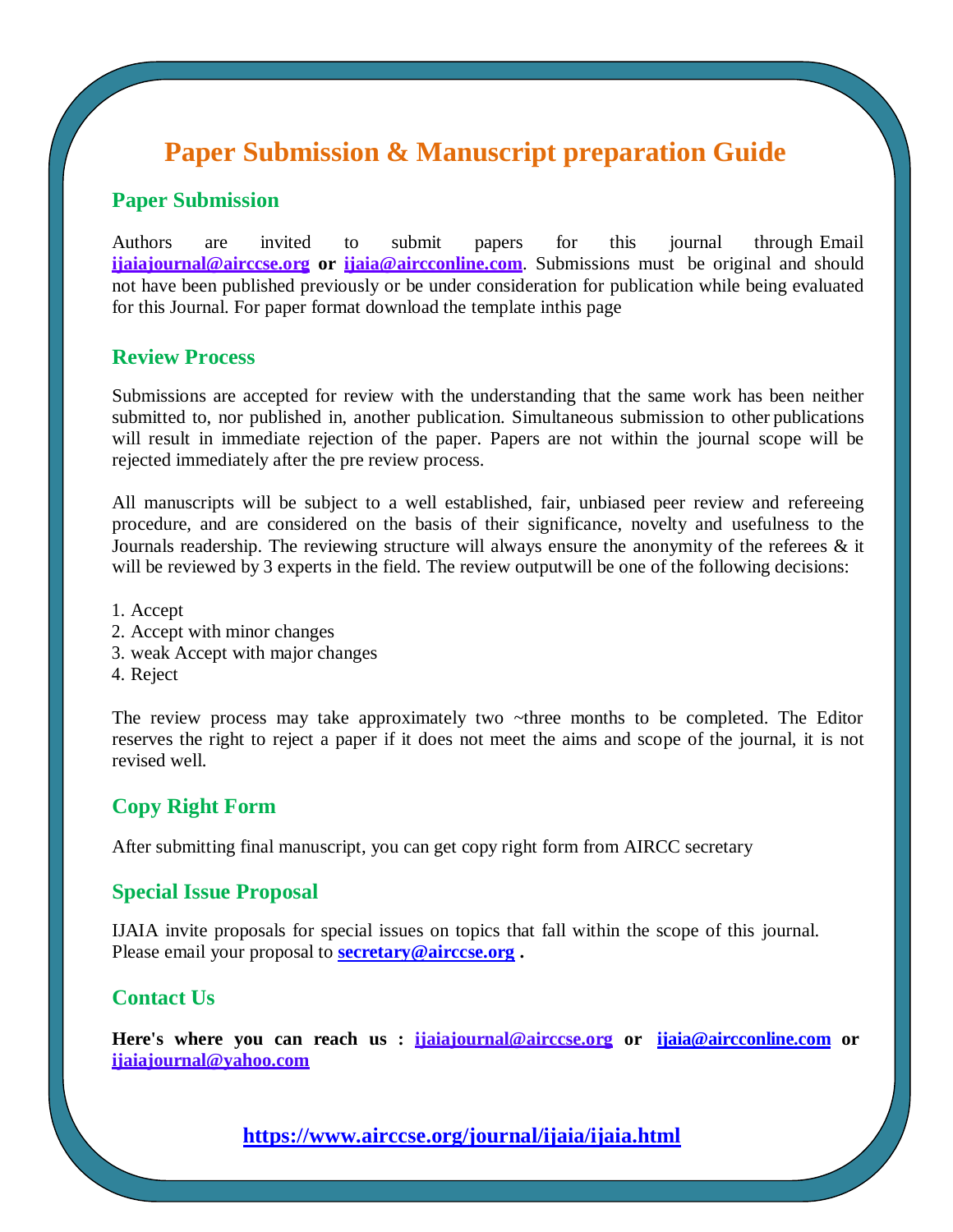# **Indexing**

### **Abstracting & Indexing Services:**

The Articles of IJAIA are Indexed / Abstracted in the Following Index Services



ISSN : 0976 - 2191 e-ISSN : 0975 - 900X doi : 10.5121/ijaia <enabled>